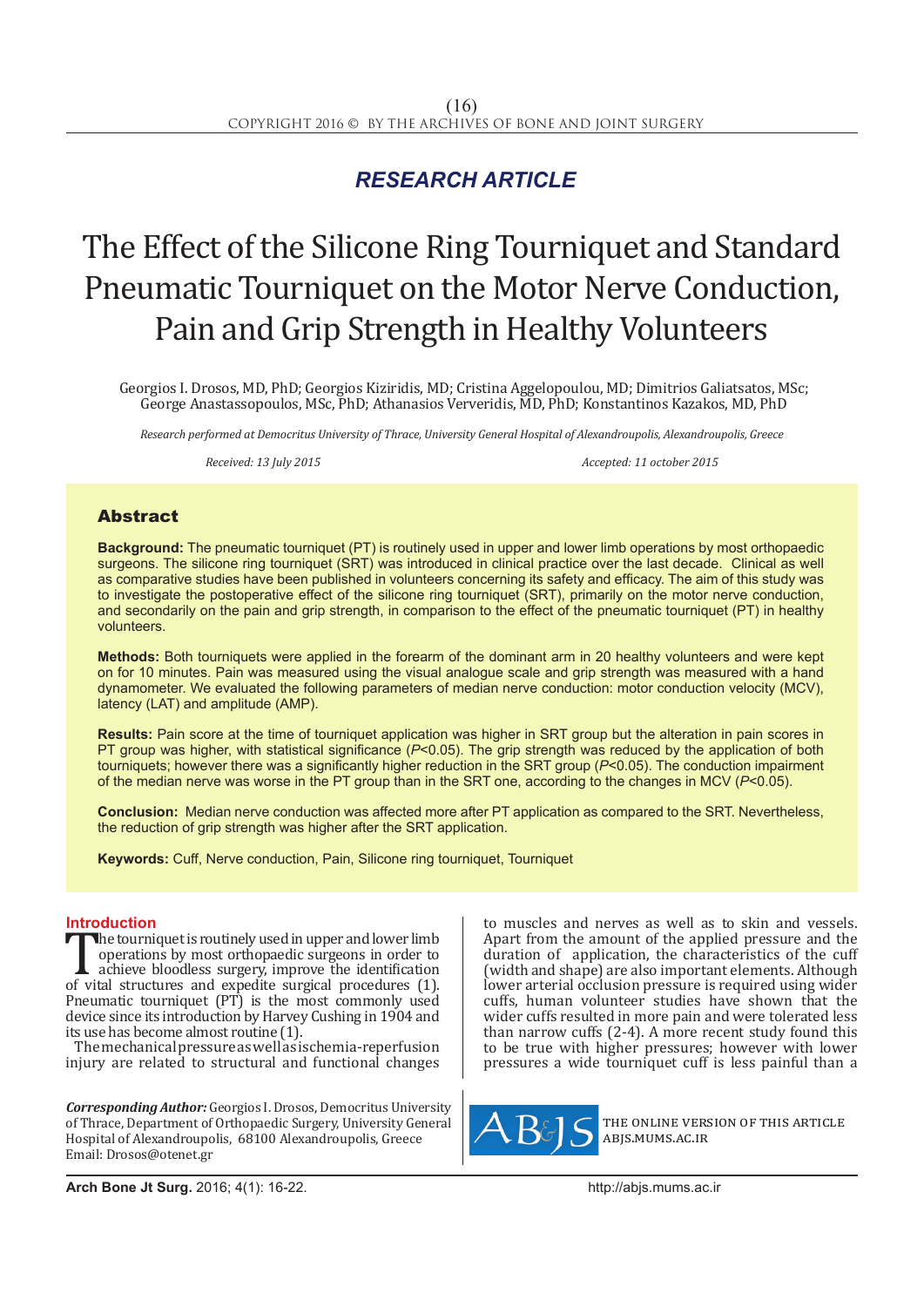narrow one (5). Nerve conduction studies in volunteers have recently shown that wider cuffs resulted in more severe changes of the nerve function than narrow cuffs, provided that they were inflated at the same pressure and for the same time (6).

The silicone ring tourniquet (SRT) was has been introduced in clinical practice during the last decade and both clinical and comparative studies in volunteers concerning its safety and efficacy have been published (7-15). The SRT is a narrow silicone ring applied at a predetermined pressure. This is determined by the selected tourniquet model, according to the patient's arterial blood pressure.

Pain intensity and tolerance time after SRT application in comparison to PT have been studied in healthy volunteers (11-13). However, the effect of this tourniquet on muscle strength and nerve function has not been studied yet, according to our knowledge.

The aim of this study was to investigate the effect of the SRT on the motor nerve conduction in comparison to that of a standard PT, in healthy volunteers. Secondarily, we assessed tourniquet pain and the effect of both tourniquets on the grip strength.

#### **Material and Methods**

#### *Volunteers*

Twenty healthy volunteers, on no medication and without previous operations or fractures in the limbs, participated in this study [Table 1]. The study was approved by the Ethics Committee (UGHE 50/3-7-2013), the procedure was explained to each volunteer and a written consent was obtained from all volunteers.

#### *Tourniquets*

Both tourniquets were applied on the dominant forearm, one after the other, with an at least 2-day interval. The SRT was studied firs in half of the volunteers and the PT on the other half (one alternating with the other). The volunteers were placed in a supine, comfortable position. The systolic blood pressure was measured in each one and was used as standard.

The appropriate model-size of the silicone ring tourniquet (HemaClear, OHK Medical Devices, Haifa, Israel) was used according to the standard systolic blood pressure. A standard PT with a 14-cm-wide cuff was also used and the cuff was applied over two layers of smoothly applied cast padding. The limb was elevated for 3 min before the tourniquet inflation, with the inflation pressure being 100 mmHg above the standard systolic blood pressure.

| Table 1. Volunteers' characteristics |                    |  |  |
|--------------------------------------|--------------------|--|--|
| Number                               | 20                 |  |  |
| Age (mean $\pm$ std)                 | $35.45 \pm 10.308$ |  |  |
| Gender (male)                        | 14 (70%)           |  |  |
| Height (mean±std)                    | $1.735 \pm 0.087$  |  |  |
| Weight (mean±std)                    | $80.32 \pm 15.576$ |  |  |
| BMI (mean±std)                       | $26.612 + 4.564$   |  |  |
| R-L (Right arm)                      | 18 (90%)           |  |  |

#### *Grip strength and pain measurement*

Grip strength was evaluated with the Jamar dynamometer (FEI, Irvington, NY, USA) according to the protocol of the American Society of Hand Therapists (16). Volunteers performed three maximum attempts for each measurement, each arm alternatively. The results of these trials were recorded and the average value was used for analysis.

The volunteers were instructed how to use the Visual Analogue Scale (VAS) for pain measurement ( $0 = no$ pain to  $10 =$  the worst pain) and how to use the hand dynamometer (17).

#### *Median nerve conduction studies*

Volunteers were resting in a supine, comfortable position. Motor nerve conduction velocity (MCV) (in m/ sec), amplitude (AMP) (in mVolt) and latency (LAT) (in msec) measurements of the median nerve for each subject were carried out prior to the application of tourniquet to the forearm and the results were recorded.

Stimulating and recording electrodes were placed on the forearm of the dominant upper extremity for each subject to stimulate the median nerve. The skin below the electrodes was slightly abraded before placement to reduce impedance. A ground electrode was fastened to the non-dominant arm's forearm. The recording site was at the abductor policis brevis muscle. R1 and R2 electrodes were placed in such a way that R1 was placed over the muscle belly of the abductor brevis muscle and R2 over the first metacarpophalangeal joint. Stimulation sites were antecubital fossa proximally, and the wrist crease between the flexor carpi radialis and palmaris longus tendons distally.

The motor nerve conduction velocity before and following the application of the two cuffs was calculated by dividing the distance between the two stimulation sites by the difference in the onset latency proximal and distal to the cuff, i.e. CV (m/s) = distance (mm)/LATproxtocuff - LATdistaltocuff.

#### *Procedure*

Both tourniquets were applied in the forearm of the dominant arm and were kept on for 10 minutes.

The VAS score for pain was recorded (a) immediately

| <b>Table 2. Pain scores of both tourniquets</b> |                                             |                                                     |                    |  |  |
|-------------------------------------------------|---------------------------------------------|-----------------------------------------------------|--------------------|--|--|
|                                                 | PT<br>[mean (sd)]                           | <b>SRT</b><br>[mean (sd)]                           | р.<br><b>Value</b> |  |  |
| <b>T1</b>                                       | 1.3(1.2)                                    | $4.1 \pm 2.1$                                       | $< 0.001*$         |  |  |
| <b>T5</b>                                       | 3.0(2.2)                                    | $3.8 \pm 2.4$                                       | 0.135              |  |  |
| T <sub>10</sub>                                 | 3.6(2.7)                                    | $4.5 \pm 2.5$                                       | 0.138              |  |  |
| <b>T1-T5</b>                                    | 1.7(1)<br>$^{\wedge}P$ < 0.001. COT: 130%   | $-0.3(0.3)$<br>$\binom{P}{P}$ = 0.433, COT; (-7.3%) | 0.187              |  |  |
| T5-T10                                          | 0.6(0.5)<br>$^{\wedge}P = 0.008$ , COT: 20% | 0.7(0.1)<br>$^{\wedge}P = 0.024$ , COT: 18.4%       | 0.258              |  |  |
| T <sub>1</sub> -T <sub>10</sub>                 | 2.3(1.5)<br>$^{\wedge}P$ < 0.001. COT: 176% | 0.4(0.4)<br>$^{\wedge}P = 0.631$ . COT: 9.7%        | 0.237              |  |  |

 $\overline{\wedge}$  Significance over time. COT: Change over time.  $\overline{\wedge}$  *P* <0.05. Statistically significant difference. T: Time points described in the «procedure» section. PT: pneumatic tourniquet. SRT: Silicone ring tourniquet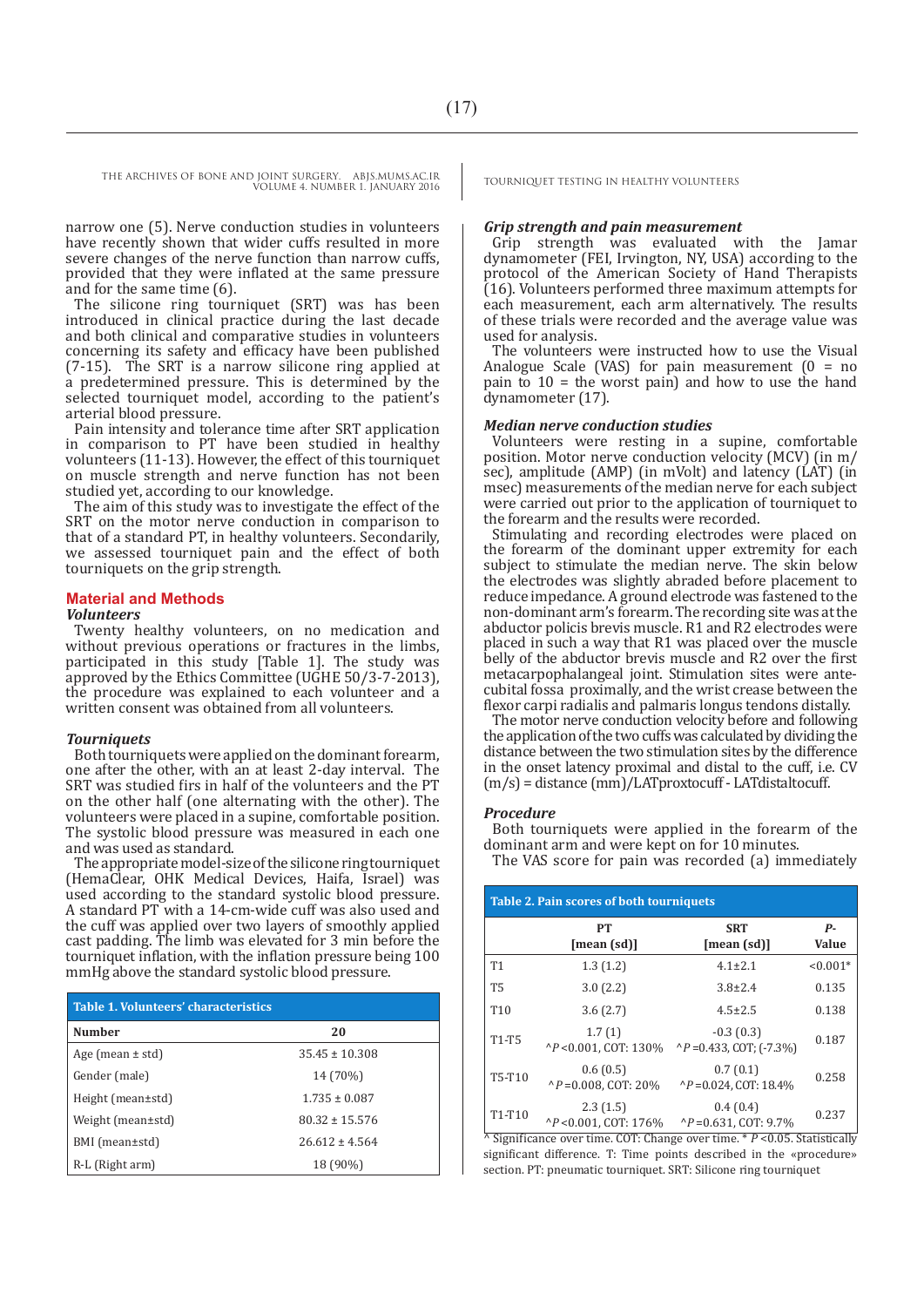

VOLUME 4. NUMBER 1. JANUARY 2016

after tourniquet application (initial pain score, T1), (b) 5 minutes after the tourniquet application (T5), and (c) just before the tourniquet removal (final pain score, T10). Grip strength was measured prior to tourniquet application (T0) and 5 minutes after the removal of the tourniquet (T+5).

Nerve conduction measurements were done just before the tourniquet application (T0), after 5 and 10 minutes (T5 and T10) of tourniquet application, and following the tourniquet removal at  $5,10$  and  $15$  minutes (T+5, T+10 and T+15).

#### *Statistics*

Statistical Package for Social Sciences (SPSS), version 20 was used for the analysis of data. The quantitative parameters were expressed as mean ± std and the qualitative as frequencies and percentages. At the beginning of our statistical analysis, we used the Kolmogorov-Smirnov test to evaluate the normality of each parameter. The results showed that all parameters followed the normal distribution. As a consequence, we utilized the parametric one way repeated measures ANOVA tests, with the assistance of post hoc analysis (Bonferroni correction) as well as the paired T-test. All tests were two-tailed and statistical significance was considered for values less than 0.05.

#### **Results**

Twenty volunteers with a mean age of 35.5 years (range 25 to 45 years) participated in this study; their demographics are shown in Table 1.



**Figure 1. Pain scores. Figure 2. Changes in values of latency.**

#### *Pain*

Pain scores and changes over time are shown it Table 2 and Figure 1. In this study, the pain at the time of tourniquet application (T1) was higher in the SRT group than in PT one. One way repeated measures ANOVA showed significantly different pain scores between the two different tourniquets only at T1 (*P*<0.001).

The initial pain intensity during the SRT testing gradually subsided and increased again later, with a statistically significant difference identified only between T5 and T10 (F=4.142, *P*=0.024). On the contrary, the pain score changes during PT testing were significantly higher at alltime intervals, as it was shown by parametric statistics (from T1-T5, F=19.000, *P*<0.001, from T5 to T10, F=8.876, *P*=0.008, and from T1 to T10, F=21.891, *P*=<0.001). Two way mixed ANOVA have shown a statistically significant correlation between the type of the tourniquet and the change in pain scores over time (F=4.478, *P*=0.005), meaning that the changes in pain scores with PT were more pronounced.

#### *Grip strength in Dominant and Non-Dominant Arm*

A reduction of grip strength was observed after the application of both tourniquets for 10 minutes [Table 3]. Paired T-test showed that the difference in average values before tourniquet application (T0) and after tourniquet removal  $(T+5)$  was marginally significant for the SRT test (*P*=0.049). As far as the values for the non-dominant arm is concerned, a statistically significant difference was

| Table 3. Grip strength values |                                                                          |                |            |                           |              |
|-------------------------------|--------------------------------------------------------------------------|----------------|------------|---------------------------|--------------|
|                               |                                                                          | T <sub>0</sub> | $T+5$      | Change                    | P-value      |
| Dominant                      | $PT$ [mean (std)]                                                        | 37.8 (9.6)     | 36.7(10.1) | $-1.1(0.5)$ [ $-2.96\%$ ] | $P = 0.183$  |
|                               | SRT [mean (std)]                                                         | 39.3 (10.3)    | 37.0(10.6) | $-2.3(0.3)$ [ $-5.7\%$ ]  | $P = 0.049*$ |
| Non-Dominant                  | $PT$ [mean (std)]                                                        | 35.3(8.3)      | 36.0(9.0)  | $0.7(0.7)$ [+0.83%]       | $P = 0.405$  |
|                               | SRT [mean (std)]                                                         | 38.7 (10.2)    | 36.3(9.0)  | $-2.4(1.2)$ [ $-3.88\%$ ] | $P = 0.002*$ |
|                               | TO: Time 0. Grip strength measurement before the tourniquet application. |                |            |                           |              |

T5: Time 5. Grip strength measurement five (5) minutes after the tourniquet removal.

\* *P*<0.05. Statistically significant difference

## THE ARCHIVES OF BONE AND JOINT SURGERY. ABJS.MUMS.AC.IR TOURNIQUET TESTING IN HEALTHY VOLUNTEERS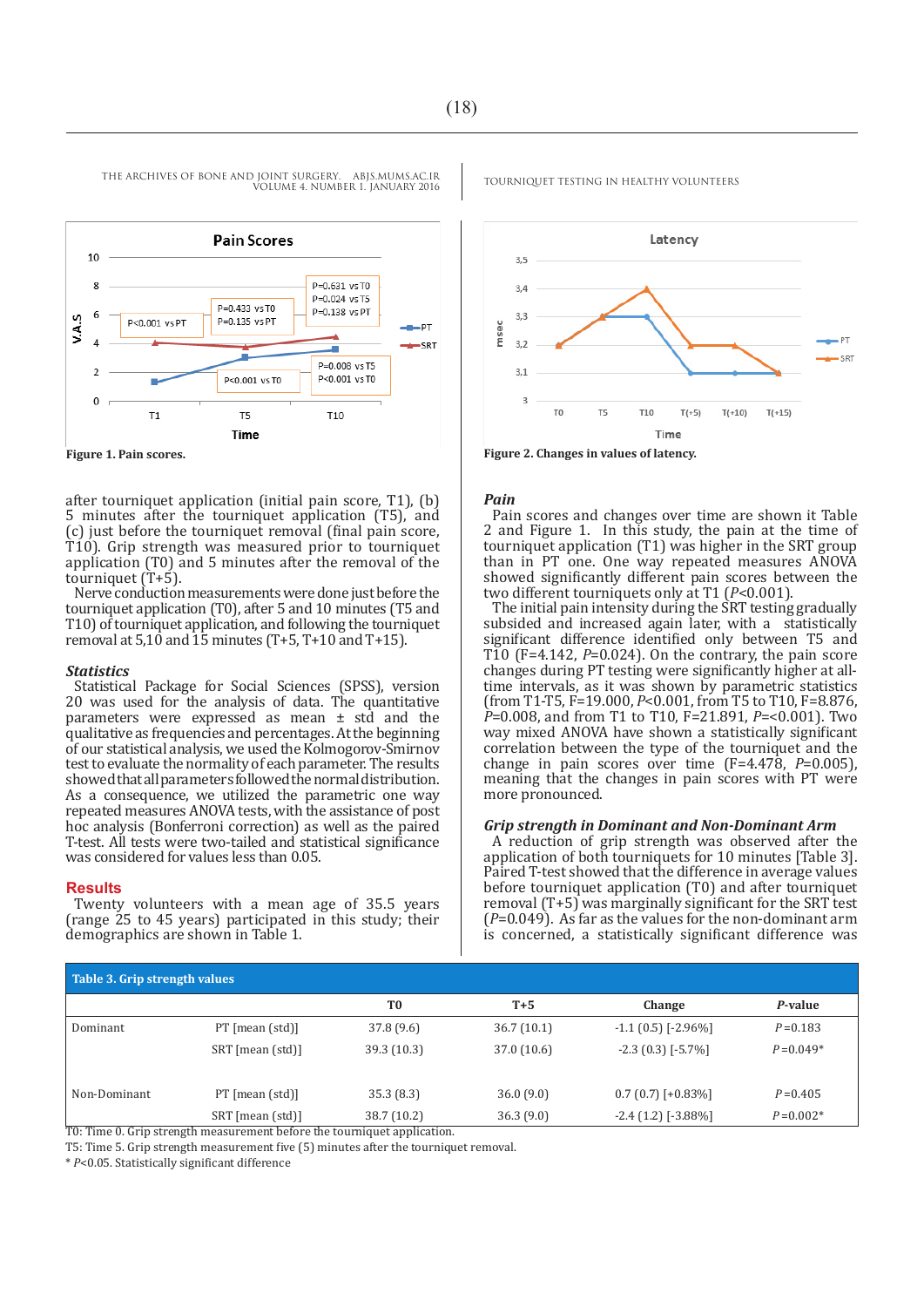

VOLUME 4. NUMBER 1. JANUARY 2016

also found during the SRT test (*P*=0.002). *Nerve conduction studies*

The application of both tourniquets resulted in an increase of the latency up to T10, while the removal of the tourniquets was followed by a decrease of the latency [Table 4; Figure 2]. On the other hand, the amplitude and



Time

MCV values decreased after the tourniquet application and subsequently gradually increased following its the removal [Table 4; Figure 3; 4].

Overall, the changes of the values for the nerve conduction studies were more pronounced in the PT test, as compared with the SRT test, particularly in MCV,

| <b>Table 4. Nerve conduction studies</b>                                                                                                                   |                        |                         |                                 |  |  |
|------------------------------------------------------------------------------------------------------------------------------------------------------------|------------------------|-------------------------|---------------------------------|--|--|
|                                                                                                                                                            | <b>PT</b><br>Mean (sd) | <b>SRT</b><br>Mean (sd) | <b>RT</b> versus SRT<br>P-value |  |  |
| Latency                                                                                                                                                    |                        |                         |                                 |  |  |
| T <sub>0</sub>                                                                                                                                             | 3.2(0.5)               | 3.2(0.5)                | 1.000                           |  |  |
| T <sub>5</sub>                                                                                                                                             | 3.3(0.4)               | 3.3(0.5)                | 0.670                           |  |  |
| T10                                                                                                                                                        | 3.3(0.4)               | 3.4(0.6)                | 0.215                           |  |  |
| $T(+5)$                                                                                                                                                    | 3.1(0.5)               | 3.2(0.5)                | 0.662                           |  |  |
| $T(+10)$                                                                                                                                                   | 3.1(0.5)               | 3.2(0.4)                | 0.547                           |  |  |
| $T(+15)$                                                                                                                                                   | 3.1(0.4)               | 3.1(0.5)                | 0.611                           |  |  |
| Amplitude                                                                                                                                                  |                        |                         |                                 |  |  |
| T <sub>0</sub>                                                                                                                                             | 10.2(3.6)              | 10(3.7)                 | 0.163                           |  |  |
| T <sub>5</sub>                                                                                                                                             | 8.9(2.8)               | 9.1(3.6)                | 0.776                           |  |  |
| T10                                                                                                                                                        | 8.3(2.8)               | 8.3(4.3)                | 0.816                           |  |  |
| $T(+5)$                                                                                                                                                    | 9.2(2.6)               | 9.9(3)                  | 0.347                           |  |  |
| $T(+10)$                                                                                                                                                   | 9.7(2.6)               | 10(2.9)                 | 0.829                           |  |  |
| $T(+15)$                                                                                                                                                   | 9.9(2.4)               | 10.5(1.9)               | 0.372                           |  |  |
| Motor Nerve Conduction Velocity                                                                                                                            |                        |                         |                                 |  |  |
| T <sub>0</sub>                                                                                                                                             | 61.2(5.4)              | 61.2(5.4)               | 1.000                           |  |  |
| T <sub>5</sub>                                                                                                                                             | 54.7 (4.8)             | 56.7(4.5)               | $0.003*$                        |  |  |
| T10                                                                                                                                                        | 49.3 (4.7)             | 52.6(4)                 | $0.000*$                        |  |  |
| $T(+5)$                                                                                                                                                    | 54 (4.7)               | 56 (4.2)                | $0.043*$                        |  |  |
| $T(+10)$                                                                                                                                                   | 56.2 $(4.5)$           | 58.1(4.3)               | $0.014*$                        |  |  |
| $T(+15)$                                                                                                                                                   | 58.6 $(4.7)$           | 60.6(4.7)               | 0.075                           |  |  |
| *<0.05. Statistically significant difference. T: Time points described in the "procedure" section. PT: pneumatic tourniquet. SRT: Silicone ring tourniquet |                        |                         |                                 |  |  |

THE ARCHIVES OF BONE AND JOINT SURGERY. ABJS.MUMS.AC.IR TOURNIQUET TESTING IN HEALTHY VOLUNTEERS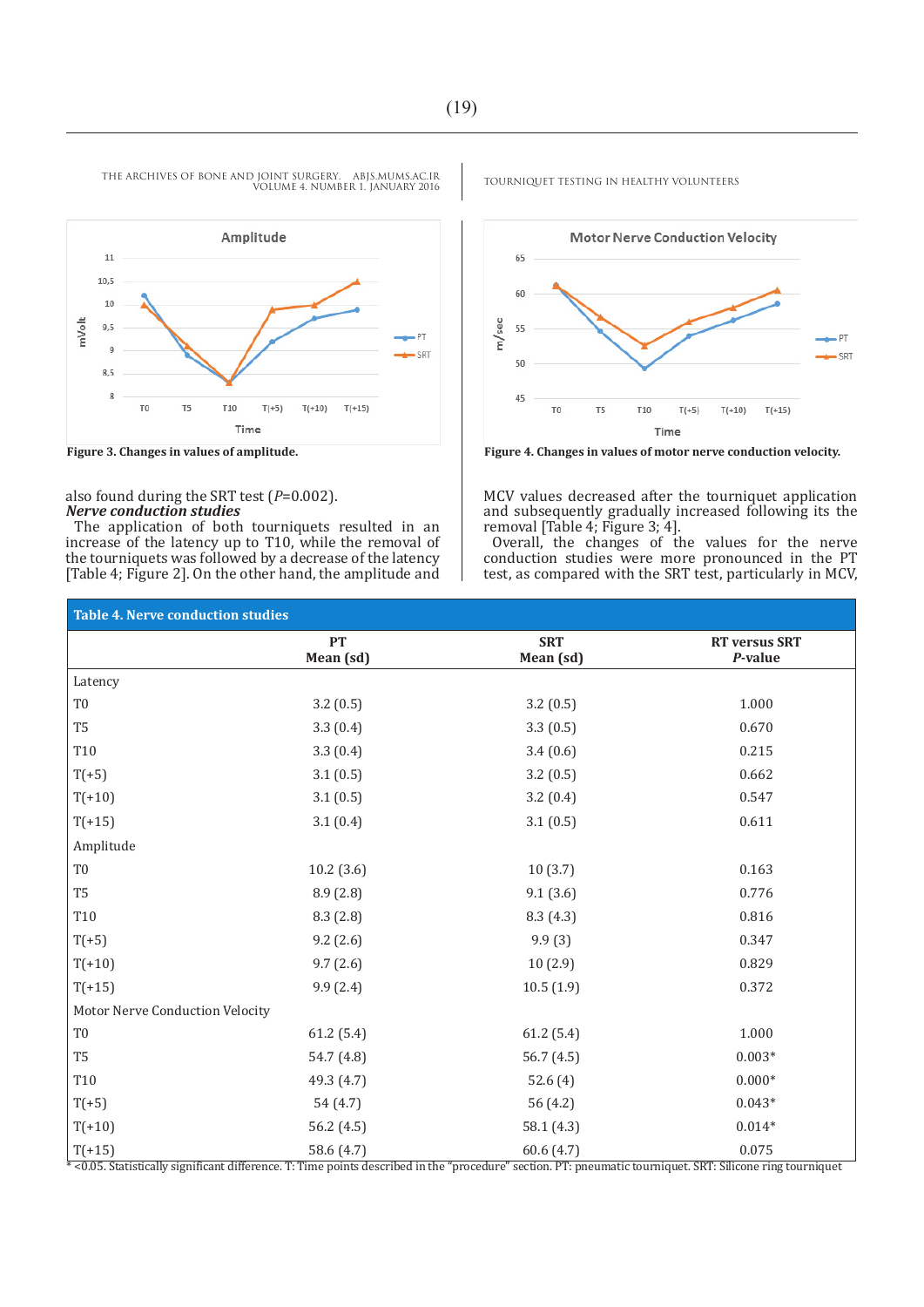where the differences were found to be statistically significant. Furthermore, a return to the T0 values (before the tourniquet application) was noticed during the SRT test in 4 volunteers at T+10, while in PT test only in 1 volunteer at T+10 and another at T+15.

#### **Discussion**

This study showed that nerve conduction was impaired more severely in the PT group than in the SRT group, according to the changes in nerve amplitude; nevertheless, pain scores and reduction of grip strength were higher in the SRT testing. To our knowledge, this is the first study that investigated the effect of the Silicone Ring Tourniquet on motor nerve conduction in comparison to standard Pneumatic Tourniquet in healthy volunteers.

#### *Pain*

Tourniquet pain is related to local phenomena – compression and ischaemia- and there is evidence that more central mechanisms may also be involved (18, 19).

It is not clear whether compression of the skin, muscles and nerves, or ischaemia play the most important role in the etiology of tourniquet pain (20-23).

In our study, the pain score at the time of tourniquet application was higher in SRT group than in PT group. This high initial pain level during the SRT testing gradually subsided and later increased slowly, while the change in pain scores in PT testing was higher and statistically significant. These findings are in accordance to the findings of previous studies (11).

It is likely that the initial high level of pain with the SRT originates locally in skin and muscle, as the narrow size of the silicone ring exerts pressure over a small surface area (13).

#### *Grip strength*

The reduction of grip strength may be related to muscle functional changes and is due to muscle injury as well as to nerve conduction impairment (24, 25).

For the SRT test, the reduction of the grip strength was higher (marginally significant; *P*=0.049). It is possible that the initial changes caused by muscle compression and therefore the functional strength impairment, are more pronounced using the SRT, because the narrow silicone ring exerts the given pressure over a small area of the muscle. In the case of PT test these changes may take more time to be apparent because the given pressure is applied in a wider area.

The reduction of the grip strength in the contralateral upper limb, as was found in the previous study, has been attributed to changes of the sensitivity of neurons, or to very rapid cortical synaptic remodeling, or fast re-organisation of the synaptic system due to short-term deprivation of sensory input by ischaemic nerve block (24, 26-28).

In our study, there was no reduction of the grip strength of the contralateral (non-dominant) hand in the PT test, while in the SRT test this reduction was significant, although nerve conduction was more severely impaired

#### in the PT group than in SRT one.

It is possible that the structural and functional changes of the nerve may be different –at least initially- following the application of these two different tourniquets. If this is the case, the application of the SRT may result in a more rapid deprivation of sensory input. This hypothesis needs to be supported by future studies.

#### *Nerve conduction studies*

The findings of this study suggest that the SRT application caused less impairment of the nerve function as compared with the PT. A complete recovery within 15 minutes after the tourniquet removal was found more frequently in volunteers than in the PT group.

In a previously reported study, nerve conduction studies were performed in 20 healthy volunteers after the application of two different pneumatic cuffs – a narrow of 7 cm length and a wide one of 14 cm (6). It was found that the impairment of the motor nerve conduction was greater with the wider cuff as compared with that of the narrow one, despite the fact that the amount of pressure required for occluding the blood supply for the wider cuff was lower. The authors hypothesized that anoxia of the larger area of the nerve could be a possible causal factor for the greater impairment of nerve conduction with the wider 14 cm cuff. This hypothesis is based on the findings of previous studies suggesting that nerve anoxia is more important than mechanical deformation from compression (29, 30).

Furthermore, according to these experimental findings it is not clear whether the damage occurs only to the section of nerve directly under and near the edges of the cuff or it extents more distal to it, with stretching of the paranodal myelin on one side of the node and invagination of the paranodal myelin on the other (22, 23).

According to the results of this study, the reduction of grip strength was higher after the SRT application; nevertheless, nerve conduction was impaired more severely in the PT group than in the SRT group, as this was shown by the changes in nerve conduction studies.

Georgios I. Drosos MD, PhD Georgios Kiziridis MD Athanasios Ververidis MD, PhD Konstantinos Kazakos MD, PhD Department of Orthopaedic Surgery, Medical School, Democritus University of Thrace, University General Hospital of Alexandroupolis, Alexandroupolis, Greece

Cristina Aggelopoulou MD Department of Neurology, University General Hospital of Alexandroupolis, Alexandroupolis, Greece

Dimitrios Galiatsatos MSc

George Anastassopoulos MSc, PhD Medical Informatics Laboratory, Medical School, Democritus University of Thrace, Alexandroupolis, Greece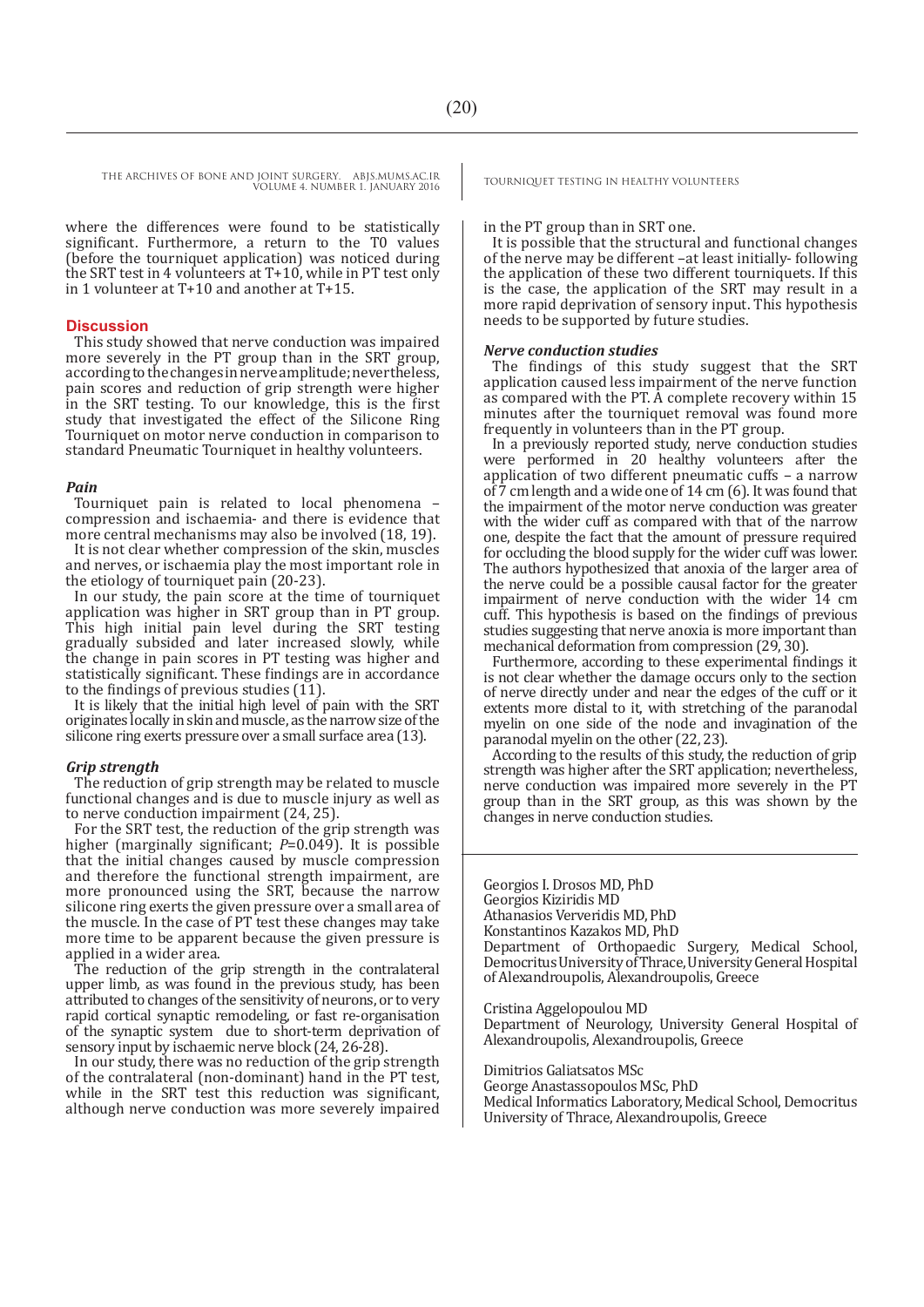## **References**

- 1. Wakai A, Winter DC, Street JT, Redmond PH. Pneumatic tourniquets in extremity surgery. J Am Acad Orthop Surg. 2001; 9(5):345-51.
- 2. Moore MR, Garfin SR, Hargens AR. Wide tourniquets eliminate blood flow at low inflation pressures. J Hand Surg Am. 1987; 12(6):1006-11.
- 3. Crenshaw AG, Hargens AR, Gershuni DH, Rydevik B. Wide tourniquet cuffs more effective at lower inflation pressures. Acta Orthop Scand. 1988; 59(4):447-51.
- 4. Hagenouw RR, Bridenbaugh PO, van Egmond J, Stuebing R. Tourniquet pain: a volunteer study. Anesth Analg. 1986; 65(11):1175-80.
- 5. Estebe JP, Le Naoures A, Chemaly L, Ecoffey C. Tourniquet pain in a volunteer study: effect of changes in cuff width and pressure. Anaesthesia. 2000; 55(1):21-6.
- 6. Mittal P, Shenoy S, Sandhu JS. Effect of different cuff widths on the motor nerve conduction of the median nerve: an experimental study. J Orthop Surg Res. 2008; 3(1):1-6.
- 7. Boiko M, Roffman M. Evaluation of a novel tourniquet device for bloodless surgery of the hand. J Hand Surg Br. 2004; 29(2):185-7.
- 8. Eidelman M, Katzman A, Bialik V. A novel elastic exsanguination tourniquet as an alternative to the pneumatic cuff in pediatric orthopedic limb surgery. J Pediatr Orthop B. 2006; 15(5):379-84.
- 9. Orbay H, Unlu RE, Kerem M, Sensoz O. Clinical experiences with a new tourniquet device. Ann Plast Surg. 2006; 56(6):618-21.
- 10. Norman D, Greenfield I, Ghrayeb N, Peled E, Dayan L. Use of a new exsanguination tourniquet in internal fixation of distal radius fractures. Tech Hand Up Extrem Surg. 2009; 13(4):173-5.
- 11. Drosos GI, Stavropoulos NI, Kazakos K, Tripsianis G, Ververidis A, Verettas DA. Silicone ring versus pneumatic cuff tourniquet: a comparative quantitative study in healthy individuals. Arch Orthop Trauma Surg. 2011; 131(4):447-54.
- 12. Mohan A, Baskaradas A, Solan M, Magnussen P. Pain and paraesthesia produced by silicone ring and pneumatic tourniquets. J Hand Surg Eur Vol. 2011; 36(3):215-8.
- 13. Smith OJ, Heasley R, Eastwood G, Royle SG. Comparison of pain perceived when using pneumatic or silicone ring tourniquets for local anaesthetic procedures in the upper limb. J Hand Surg Eur Vol. 2012; 37(9):842-7.
- 14. Drosos GI, Ververidis A, Stavropoulos NI, Mavropoulos R, Tripsianis G, Kazakos K. Silicone ring tourniquet versus pneumatic cuff tourniquet in carpal tunnel release: a randomized comparative study. J Orthop Traumatol. 2013; 14(2):131-5.
- 15. Drosos GI, Ververidis A, Mavropoulos R, Vastardis G, Tsioros KI, Kazakos K. The silicone ring tourniquet in orthopaedic operations of the extremities. Surg Technol Int. 2013; 23(2):251-7.
- 16. Mathiowetz V, Weber K, Volland G, Kashman N. Reliability and validity of grip and pinch strength evaluations. J Hand Surg Am. 1984; 9(2):222-6.
- 17. Chapman CR, Casey KL, Dubner R, Foley KM, Gracely RH, Reading AE. Pain measurement: an overview. Pain. 1985; 22(1):1-31.
- 18. Crews JC, Cahall MA. An investigation of the neurophysiologic mechanisms of tourniquet-related pain: changes in spontaneous activity and receptive field size in spinal dorsal horn neurons. Reg Anesth Pain Med. 1999; 24(2):102-9.
- 19. Cherng CH, Wong CS, Chang FL, Ho ST, Lee CH. Epidural morphine delays the onset of tourniquet pain during epidural lidocaine anesthesia. Anesth Analg. 2002; 94(6):1614-6.
- 20. Tsai YC, Lai YY, Chang CL. Comparison of the effect of EMLA cream, subcutaneous ring anaesthesia and a double cuff technique in the prevention of tourniquet pain. Br J Anaesth. 1993; 70(4):394-6.
- 21. Mense S. Nociception from skeletal muscle in relation to clinical muscle pain. Pain. 1993; 54(3):241-89.
- 22. Ochoa J, Fowler TJ, Gilliatt RW. Anatomical changes in peripheral nerves compressed by a pneumatic tourniquet. J Anat. 1972; 113(Pt 3):433-55.
- 23. Pedowitz RA. Tourniquet-induced neuromuscular injury. A recent review of rabbit and clinical experiments. Acta Orthop Scand Suppl. 1991; 245(1):1-33.
- 24. Prodhomme G, Mouraux D, Dugailly PM, Chantelot C, Fontaine C, Schuind F. Tolerance of upper extremity pneumatic tourniquets and their effect on grip strength. J Hand Surg Eur Vol. 2008; 33(3):266-71.
- 25. Nitz AJ, Dobner JJ. Upper extremity tourniquet effects in carpal tunnel release. J Hand Surg Am. 1989; 14(3):499-504.
- 26. Behbehani MM, Dollberg-Stolik O. Partial sciatic nerve ligation results in an enlargement of the receptive field and enhancement of the response of dorsal horn neurons to noxious stimulation by an adenosine agonist. Pain. 1994; 58(3):421-8.
- 27. Lundborg G. Richard P. Bunge memorial lecture.